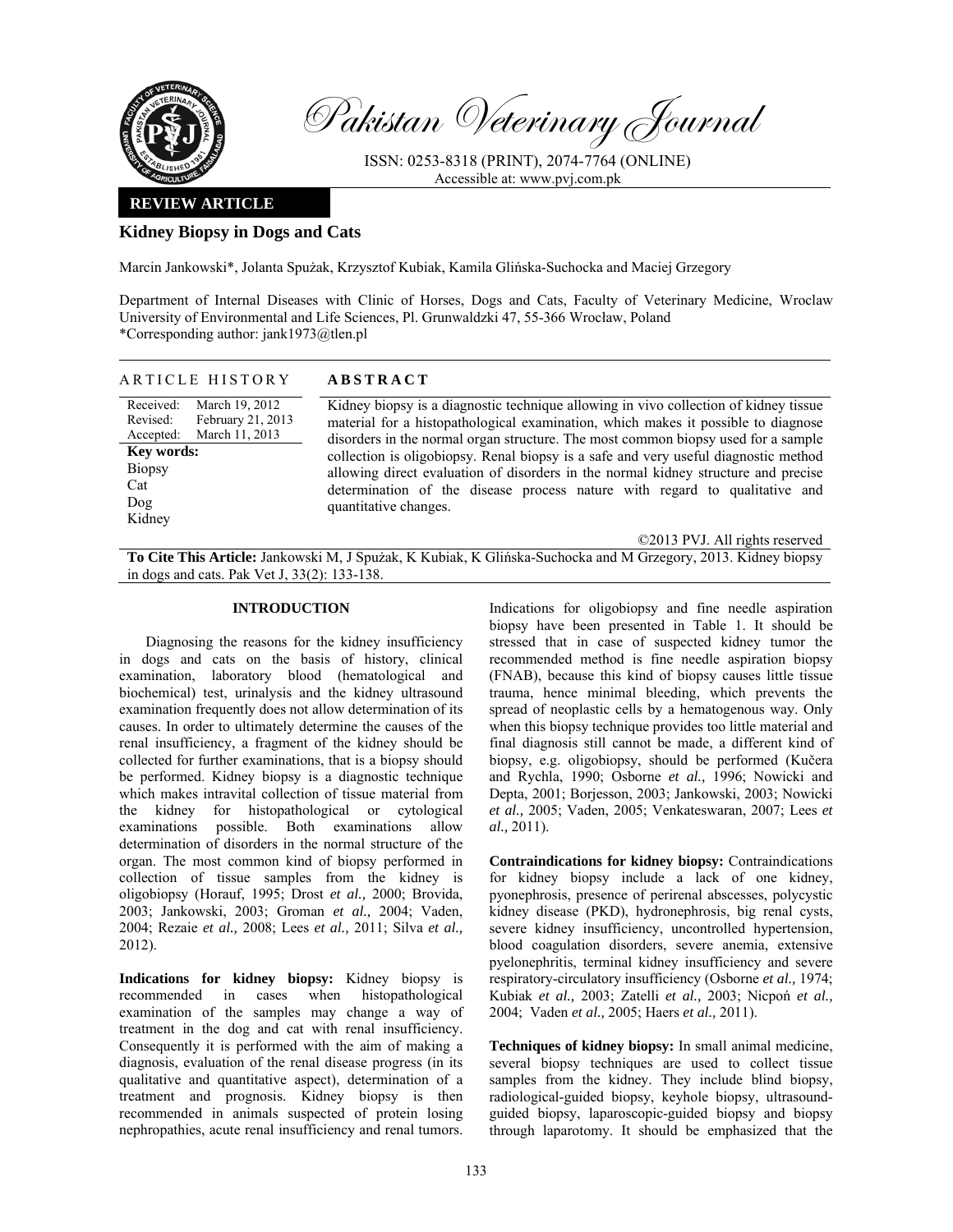choice of the kidney biopsy technique depends on the animal species, its size, the operator's experience, available equipment and the clinical condition of the patient referred for biopsy (Barr, 1995; De Rycke *et al.,* 1999; Brovida, 2003; Nowicki *et al.,* 2005; Vaden, 2005; Rezaie *et al.,* 2008).

**Table 1:** Indications for oligobiopsy and fine needle aspiration biopsy in dogs and cats

| Oligobiopsy                                                                                                                                                                                                                                                                                                                                                                                     | Fine needle aspiration biopsy                                                                                                                            |
|-------------------------------------------------------------------------------------------------------------------------------------------------------------------------------------------------------------------------------------------------------------------------------------------------------------------------------------------------------------------------------------------------|----------------------------------------------------------------------------------------------------------------------------------------------------------|
| - proteinuria of unknown origin<br>hematuria of unknown etiology<br>nephrotic syndrom<br>diagnosis and differentiation of<br>glomerulonephritis<br>- acute kidney insufficiency of<br>unknown origin<br>- disorders in the normal kidney<br>shape (a larger or smaller size,<br>irregular shape)<br>- tubulointestinal nephritis of<br>unknown etiology<br>renal amyloidosis<br>renal dysplasia | neoplastic changes<br>confirmation of perirenal<br>Cysts<br>confirmation of infectious<br>nephropathy<br>(microbiological or<br>cytological examination) |
|                                                                                                                                                                                                                                                                                                                                                                                                 |                                                                                                                                                          |

Blind biopsy is a technique in which insertion of the biopsy needle in direction of the kidney is consistent with its topographic location and is performed with a simultaneous immobilization of the organ through the abdominal wall. It is a relatively simple procedure in cats due to the phenomenon of migrating kidneys (freely translocating in the abdominal cavity), which allows quite easy seizing and immobilizing of the organ through the abdominal wall. However, it is problematic in dogs, because the right kidney is entirely hidden under the costal arch and only the caudal end of the left kidney can be reached. The advantage of blind biopsy is its low cost as only a biopsy needle is needed to perform a procedure. However, the great disadvantage is the operator's inability to control location of the biopsy needle in the abdominal cavity and to determine the place for the kidney sample collection, which consequently may lead to serious complications after biopsy (Osborne *et al.,* 1971; Osborne *et al.,* 1996; Vaden *et al.,* 2005; Silva *et al.,* 2012).

Radiological-guided biopsy (syn. fluoroscopic biopsy) – is at present a rarely used kidney biopsy technique. It consists of intravenous infusion of contrast medium in order to visualize the kidneys (nephrogram), and insertion of a biopsy needle is done under roentgenotelevision control. The advantage of this technique is quite precise collection of the kidney sample. However, the disadvantages are: firstly – contrast medium may not always be safely administered (e.g. the contraindication is severe kidney insufficiency), secondly – exposure of the animal and the operator to harmful activity of X-rays (Hoppe *et al.,* 1986; Jankowski, 2003; Uppot *et al.,* 2010).

Keyhole biopsy means incision of the abdominal wall behind the costal arch on the right side. Next, the kidney is immobilized with the index finger inserted through the opening into the abdominal cavity. Through the neighboring, significantly smaller incision of the abdominal wall the biopsy needle is inserted into the abdominal cavity and led to the kidney surface under the finger guidance. The advantages of this biopsy technique include the low examination cost and increased precision

of the kidney sample collection as compared with blind biopsy. However, the disadvantages of keyhole biopsy include the use of this technique only in dogs and, moreover, only in the right kidney, as well as considerable trauma due to incision of the abdominal wall (Wise *et al.,* 1989; Osborne *et al.,* 1996; Nowicki and Depta, 2001; Nicpoń *et al.,* 2004; Vaden, 2005).

Ultrasound-guided biopsy is at present the most commonly used technique of kidney biopsy in dogs and cats. It consists of collection of the kidney sample under ultrasound control. This technique allows visualization of the kidney, evaluation of its size and internal structure and depth of its location in the abdominal cavity, which enables the operator to precisely perform the kidney biopsy and minimize the risk of possible complications. It should be emphasized that application of an ultrasound probe with a special track for a biopsy needle allows very precise determination of the sample collection place (Hager *et al.,* 1985; Yamamoto *et al.,* 1991; Bigge *et al.,* 2001; Rawlings *et al.,* 2003; Zatelli *et al.,* 2005; Jankowski *et al.,* 2008; Lees *et al.,* 2011; Manashirova *et al.,* 2011).

Laparoscopy-guided biopsy allows for collection of a tissue sample from the kidney under control of laparoscopy. This biopsy technique allows a very precise biopsy collection from the kidney (effectiveness comparable with ultrasound-guided biopsy), which minimizes of possible complications. However, the laparoscopy set is very expensive (Grauer *et al.,* 1983; Wise *et al.,* 1989; Nowicki and Lew, 2001; Lew *et al.,* 2003; Vaden, 2005; Nowicki *et al.,* 2010).

Biopsy through laparotomy (syn. surgical biopsy) is surgical opening of the abdominal cavity and collection of a wedge-shaped renal cortex sample by means of a scalpel. It should be emphasized that this technique is used only when there is no possibility to use any of the above mentioned biopsy techniques or when they provide too little tissue material for the final diagnosis (Kučera and Rychla, 1990; Osborne *et al.,* 1996; Nowicki and Depta, 2001; Vaden *et al.,* 2005).

**Kidney biopsy needles:** In the past the needles used in kidney biopsy were Vim-Silverman needles modified by Franklin. Those are cutting needles, consisting of an external cannula and internal bifurcating mandarin with grooves (Jeraj *et al.* 1982; Nash, 1983; Brovida, 2003; Donnelly *et al.,* 2008).

At present the most commonly used kidney biopsy needles are Tru-cut needles. Similarly to Vim-Silverman needles modified by Franklin, the Tru-cut needles represent the cutting type and the collected sample is in shape of an incomplete cylinder. Tru-cut needles are made up of an external cannula of a sharpened end and an inner, also sharpened, solid stylet with a special incision for the tissue sample, a so-called specimen notch. The needle is inserted into the kidney at the depth of 1-2 mm under the kidney capsule with the stylet specimen notch inside the cannula. Next, the stylet is inserted into the kidney parenchyma, the sharpened cannula is slid down, the kidney fragment is cut off with it and placed in the stylet specimen notch. There are three biopsy systems: manual – collection of the sample is carried out by hand (Fig. 1); semi-automatic – insertion of the stylet in the kidney is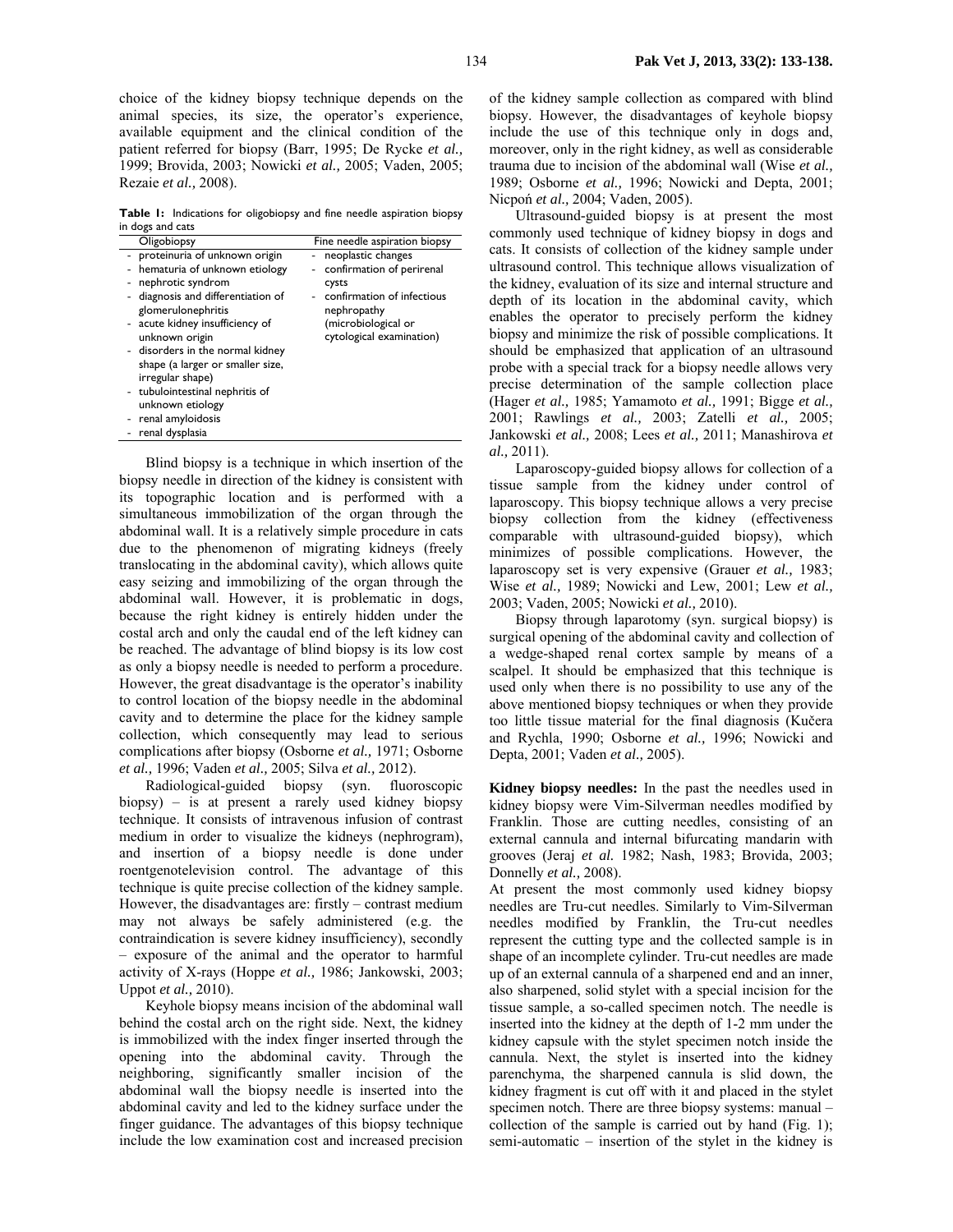performed manually and the needle automatically slides the cannula (Fig. 2) and automatic  $-$  so-called biopsy guns are used, insertion of the stylet and sliding of the cannula are fully automated (Fig. 3). In veterinary medicine the semi-automatic needles, most commonly used in kidney biopsy in dogs and cats, have the diameter of 14G or 16G (Hoppe *et al.,* 1986; Yamamoto *et al.,* 1991; De Rycke *et al.,* 1999; Brovida, 2003; Groman *et al.* 2004; Vaden, 2005; Zatelli *et al.,* 2005; Manashirova *et al.,* 2011; Silva *et al.,* 2012).

**Qualification of dogs and cats for kidney biopsy:**  Qualification of dogs and cats for kidney biopsy should be based on the history, the clinical examination, laboratory blood and urine tests and the ultrasound examination results.

When obtaining the history and during the clinical examination special attention should be paid to the clinical signs which suggest the kidney disease (e.g. all types of miction disorders, tenderness in the kidney area, edema in the kidney area, smell of ammonia from the oral cavity, polydipsia). The hematological examination should include such parameters as erythrocyte count (RBC), hemoglobin concentration (HGB), hematocrit value (HCT), erythrocytes indicators (MCV, MCH, MCHC), leukocytes count (WBC) and leukogram. The examination should also include parameters determining normal activity of the coagulation system, e.g. blood platelets count (PLT), coagulation time, bleeding time, prothrombin time, which will prevent uncontrolled postbiopsy bleeding. The biochemical examination should include evaluation of aspartate aminotransferase (AST), alanine aminotransferase (ALT), alkaline phosphatase (ALP), urea, creatinine, total protein, albumins, Ca++, Pi,  $K^+$ ,  $Na^+$ , Cl<sup>-</sup>. These examinations are expected to show the function of the kidneys and other organs as well, e.g. the liver, which is related to safety of anesthesia performed before the kidney biopsy. Urinalysis should include such parameters as protein, glucose, acetone, blood, urobilinogen and bile pigments, and presence of erythrocytes, leukocytes, epithelial cells, mineral components, bacteria and atypical cells, e.g. neoplastic cells in the sediment. Particular attention should be drawn to occurrence of proteinuria and/or hematuria, which may indicate permeability of glomeruli related to disturbances in their structure. Ultrasound examination of the urinary system plays an important role in qualification of animals for kidney biopsy. This examination is considered as a basic imaging technique used in diagnostic procedures concerning renal diseases in dogs and cats, because it allows for determining a size, shape and location of the kidneys and evaluating their parenchyma and renal pelvis structure. In some cases the final diagnosis of the disease is already possible only after ultrasound kidney examination. Such disorders include, e.g. polycystic kidney disease, hydronephrosis, renal pelvis lithiasis. However, in the case of e.g. glomeruli disease or hypertrophic changes ultrasound examination does not give an ultimate diagnosis but orients further diagnostic procedure. A valuable complement to standard ultrasound examination is Doppler blood flow measurement which is of great significance in diagnosing hypertension. Additionally, ultrasound examination frequently allows

for diagnosing diseases of the lower urinary tract or other organs, which may secondarily cause renal function disorders (Barr, 1995; Bigge *et al.,* 2001; Zatelli *et al.,* 2003; Jankowski *et al.,* 2008; Rezaie *et al.,* 2008; Haers *et al.,* 2011).

**Preparation of dogs and cats for kidney biopsy:** The dietetic preparation of dogs and cats qualified for the kidney biopsy is similar to that of any other procedure performed under general anesthesia. It should comprise 24 h fasting and at least a 6 h break in administration of fluids before the procedure. The kidney biopsy in dogs may be carried out in sternal position or in the right or left lateral position depending on the kidney from which the biopsy is to be collected. However, in cats the lateral position is preferable. The kidney biopsy is a painful procedure and hence it should be performed under general anesthesia or in premedication combined with local anesthesia of the biopsy needle insertion canal. General anesthesia is preferable in most cases. In dogs and cats with renal insufficiency no anesthesia protocol has proved to be really safe. What is important is to maintain adequate blood pressure and renal perfusion during anesthesia. At present, anesthesia with the use of propofol is considered to be the safest anesthesia protocol in animals with renal insufficiency (Osborne *et al.,* 1971; Jeraj *et al.,* 1982; De Rycke *et al.,* 1999; Brovida, 2003; Jankowski *et al.,* 2008; Haers *et al.,* 2011; Silva *et al.,* 2012). The authors of the present article performed kidney biopsies in dogs and cats using the following anaesthesia protocols:

- 1. Premedication: xylazine at a dosage of 1-2 mg/kg b.w. with atropine at a dose of 0.05 mg/kg b.w. in one intramuscular injection; general anaesthesia-5 mg/kg b.w. thiopental intravenously as initial dose and next according to the effect;
- 2. Premedication: xylazine at a dosage of 1-2 mg/kg b.w. with 0.05 mg/kg b.w. atropine in one intramuscular injection; general anaesthesia-1- 4 mg/kg b.w. dihydroxypropylphenol intravenously;
- 3. Premedication: xylazine 1-2 mg/kg b.w. with 0.05 mg/kg b.w. atropine in one intramuscular injection; general anaesthesia- 4-10 mg/kg b.w. ketamine intramuscularly.

In the authors' opinion, the above anesthesia protocols are safe and make it possible to perform the procedure in an appropriate time. However, in animals that hale not developer renal insufficiency yet, the authors recommend application of anesthesia protocols no 1 and 3, whereas in animals with renal insufficiency they recommend the protocol no 2.

**Complications after kidney biopsy:** It should be noted that the kidney bioptates should be collected only from the renal cortex (Fig. 4). One must avoid puncturing the deeper kidney layers as there is a danger of serious complications due to rich vascularization in this area (Fig. 5). Penetration of the renal medulla with a biopsy needle may lead to formation of large infarctions or fibroses. The frequency and type of complications occurring after the kidney biopsy is related to the biopsy technique, the condition of the animal referred for biopsy and the operator's experience; their rate is estimated at 1-20%.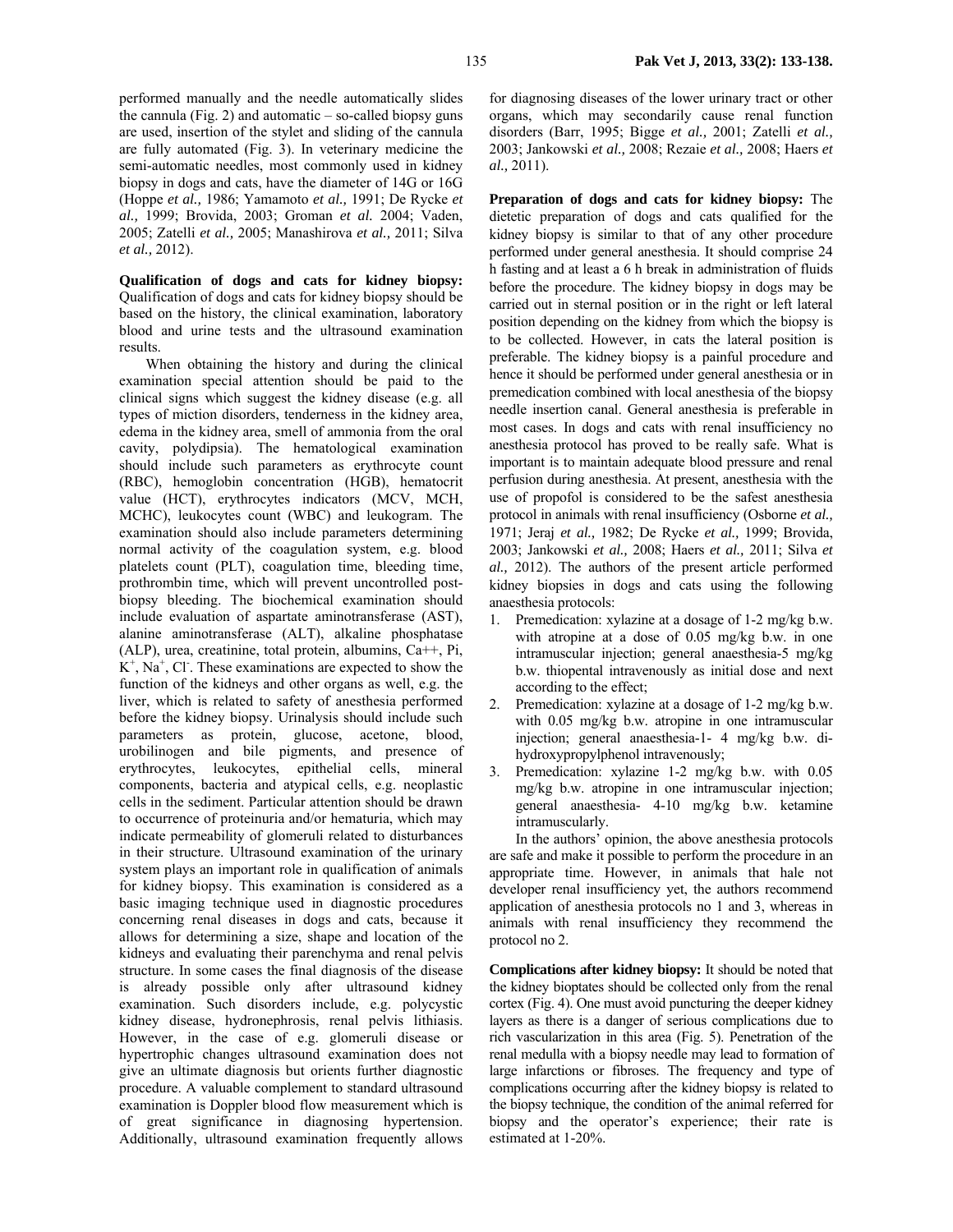

**Fig. 1:** Tru-cut needle – manual system.



**Fig. 2:** Tru-cut needle – semi-automatic system.



Fig. 3: Tru-cut needle – automatic system (biopsy gun).

The most common kidney biopsy complications include: microscopic hematuria (20-70%), macroscopic hematuria (1-4%), tenderness in the biopsy needle insertion place, perirenal hematomas (about 9%), hydronephrosis, arterio venous fistula, damage of the other organs, urinary system infections and death (about 3%) (Grauer *et al.,* 1983; Nash, 1983; Hager *et al.,* 1985; Wise *et al.,* 1989; Groman *et al.,* 2004; Jankowski *et al.,* 2008; Haers *et al.,* 2011).

**The kidney sample management:** The complex nephropathological biopsy diagnostics includes evaluation in the light, fluorescence and electron microscope (Wright *et al.,* 1981; Aresu *et al.,* 2008; Kamiie *et al.,* 2009; Lees *et al.,* 2011).

The tissue material collected for the histopathological examination must be fixed in 4- 10% buffered formalin solution. Next the tissue material is embedded in paraffin and cut into slices not exceeding 4-6 µm in thickness. The next stage is staining by means of four basic methods: hematoxylin and eosin (H-E), Masson's, Jones' and periodic acid-Schiff (p.a.S.) methods. In case of suspected kidney amyloidosis Congo red staining should be performed, as well. The above mentioned stain allows visualizing disorders in the normal tissue structure under the light microscope. Staining with hematoxylin and eosin is a routine stain showing cell nuclei (blue), cytoplasm (pink) and other structural elements of the renal tissue. It is used for general evaluation of the biopsy collected from the kidney. Periodic acid-Schiff and Jones' methods stain basement membranes of the glomeruli capillaries, mesangium, tubules and Bowman's capsules. Those methods are useful in evaluation of basement membranes



**Fig. 4:** Correct insertion of the biopsy needle into the kidney.



**Fig. 5:** Incorrect insertion of the biopsy needle into the kidney.

thickness and possible disorders of their structure. Staining with Masson's method makes the connective tissue green, the cell nuclei brown-red and cytoplasm orange-red. The advantage of that method is the possibility to stain immunoglobulin and fiber deposits bright red, which distinctly contrasts with staining of the examined tissue of other structures (Center *et al.,* 1987; Brovida, 2003; Zatelli *et al.,* 2003; Walker *et al.,* 2004; Vaden, 2005; Jankowski *et al.,* 2008; Scaglione *et al.,* 2008; Yhee *et al.,* 2010; Newman, 2012).

The material for examination under a fluorescent microscope should be placed on the filter paper moistened with physiological solution in the closed container, cooled down to a temperature of +4ºC and immediately sent to the immunofluorescent laboratory. Next, the biopsies are frozen to a temperature of -70ºC and sliced. Then, cryostatic slices are subjected to an immunohistochemical reaction using direct immunofluorescence with antibodies against IgG, IgA, and IgM. That method visualizes immunoglobulins deposited in the glomerulus structures (Kulig *et al.,* 1999; Aresu *et al.,* 2008; Yhee *et al.,* 2010; Lees *et al.,* 2011).

The material for examination under an electron microscope should be fixed in 2-3% glutaraldehyde solution at a temperature of +4ºC and quickly sent to the electron microscopy laboratory for further analysis. That method visualizes all types of renal tissue structure disorders which are not visible under a light microscope (Wright *et al.,* 1981; Brovida, 2003; Walker *et al.,* 2004; Scaglione *et al.,* 2008; Kamiie *et al.,* 2009; Newman, 2012).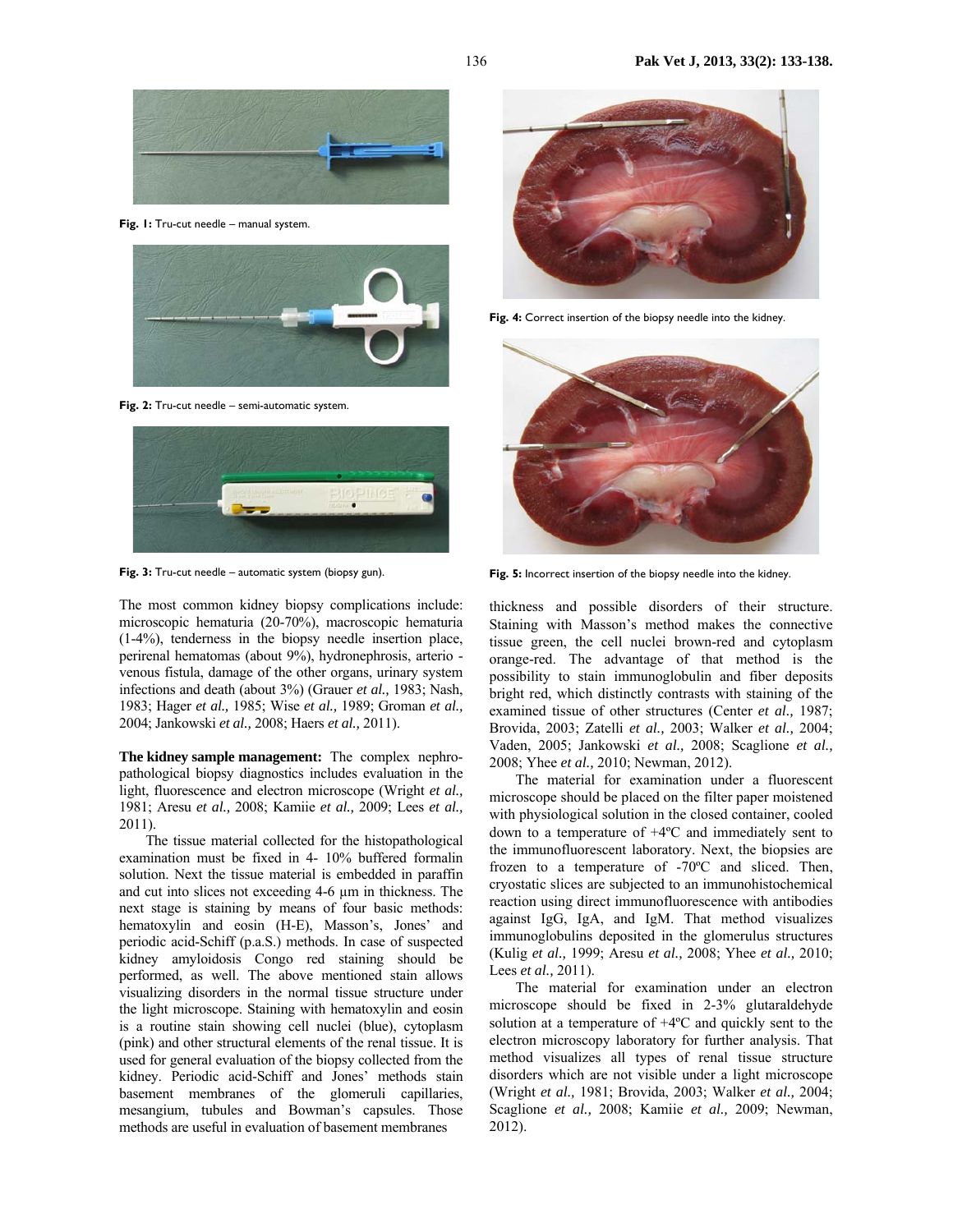In most cases only a histopathological examination of the collected bioptates from the kidney under a light microscope is routinely performed in veterinary practice, due to the high costs of the examinations under fluorescent and electron microscopes.

The presence of five glomeruli in the renal bioptate is considered as a criterion for a valid histopathological evaluation. Sometimes the presence of only one glomerulus in the bioptate may allow a diagnosis. However, the general rule is: the more glomeruli in the biopsy, the more definite the diagnosis (Kulig *et al.,* 1999; Vaden, 2005; Manashirova *et al.,* 2011). The authors of this article obtained 4 to 24 glomeruli (mean 14 glomeruli) in biopsies collected from dogs with glomerulonephritis (Jankowski *et al.,* 2008).

**Conclusion:** Kidney biopsy is a safe and very useful method to diagnose renal diseases because it makes direct evaluation of disorders and precise qualitative and quantitative determination of the disease process possible. This method allows for appropriate treatment and prognosis of the primary kidney disease. Moreover, the kidney biopsy should be considered as a basic diagnostic method in glomerulonephritis, kidney amyloidosis and kidney dysplasia and kidney neoplastic changes.

## **REFERENCES**

- Aresu L, P Pregel, E Bollo, D Pmerini, A Sereno and F Valenza, 2008. Immunofluorescence staining for the detection of immunoglobulins and complement (C3) in dogs with renal disease. Vet Rec, 163: 679-683.
- Barr F, 1995. Percutaneous biopsy of abdominal organs under ultrasound guidance. J Small Anim Pract, 36: 105-113.
- Bigge LA, DJ Brown and DG Pennick, 2001. Correlation between coagulation profile findings and bleeding complications after ultrasound-guided biopsies. J Am Anim Hosp Assoc, 37: 228-233.
- Borjesson DL, 2003. Renal cytology. Vet Clin Small Anim, 33: 119-134.
- Brovida C, 2003. Kidney Biopsy: How and When to Perform It? 28<sup>th</sup> World Congress if the World Small Animal Veterinary Association Bangkok, Thailand, October 24-27, 2003.
- Center SA, CA Smith, E Wilkinson, HN Erb and RM Lewis, 1987. Clinopathologic, renal immunofluorescent, and light microscopic features of glomerulonephritis in the dog: 41 cases (1975 – 1985). J Am Vet Med Assoc, 190: 81-90.
- De Rycke LM, HJ van Bree and PJ Simoens, 1999. Ultrasound-guided tissue-cor biopsy of liver, spleen and kidney in normal dogs. Vet Radiol Ultrasound, 40: 294-299.
- Donnelly S, P Goodyer, M Mauer and RASS Investigators, 2008. Comparing the automated versus manual method of needle biopsy for renal histology artefacts. Nephrol Dial Transplant, 23: 2098- 2100.
- Drost WT, GA Henry, JH Meinkoth, JP Woods, ME Payton and C Rodebush, 2000. The effects of a unilateral ultrasound-guided renal biopsy on renal function in healthy sedated cats. Vet Radiol Ultrasound, 41: 57-62.
- Grauer GF, DC Twedt and KN Mero, 1983. Evaluation of laparoscopy for obtaining renal biopsy specimens from dogs and cats. J Am Vet Med Assoc, 183: 677-679.
- Groman RP, A Bahr, BR Berridge and GE Lees, 2004. Effects of serial ultrasound-guided biopsies on kidney of healthy adolescent dog. Vet Radiol Ultrasound, 45: 62-69.
- Haers H, P Smets, P Pey, K Piron, S Daminet and JH Saunders, 2011. Contrast harmonic ultrasound appearance of consecutive percutaneous renal biopsies in dogs. Vet Radiol Ultrasound, 52: 640-647.
- Hager DA, TG Nyland and P Fisher, 1985. Ultrasound-guided biopsy of the canine liver, kidney, and prostate. Vet Radiol, 26: 82-88.
- Hoppe FE, DA Hager, PW Poulos, S Ekman and PG Lindgren, 1986. A comparison of manual and automatic Ultrasound-guided biopsy techniques. Vet Radiol, 27: 99-101.
- Horauf A, 1995. Nierenbiopsie: Indication, Technik, Risiken. Prakti Tierarzt, 2: 138-141.
- Jankowski M, 2003. Przydatność biopsji wykonywanej pod kontrolą USG w diagnostyce chorób nerek u psów. Medycyna Wet, 59: 137-140.
- Jankowski M, A Hałoń, K Kubiak, J Spużak and J Nicpoń, 2008. Przydatność biopsji gruboigłowej i badania histopatologicznego w rozpoznawaniu kłębuszkowego zapalenia nerek u psów. Medycyna Wet, 64: 1421-1425.
- Jeraj K, CA Osborne and JB Stevens, 1982. Evaluation of renal biopsy in 197 dogs and cats. J Am Vet Med Assoc, 181: 367-369.
- Kamiie J, K Yasuno, K Ogihara, A Nakamura, S Tamahata, Y Fujino, K<br>Ono and K Shirota, 2009. Collagenofibrotic Ono and K Shirota, 2009. Collagenofibrotic glomerulonephropathy with fibronectin deposition in a dog. Vet Pathol, 46: 688-692.
- Kubiak K, M Jankowski, J Twardoń and W Niżański, 2003. Nowoczesne techniki diagnostyczne w medycynie weterynaryjnej. Życie Wet, 78: 328-332.
- Kučera J and R Rychla, 1990. Ledvinná Biopsie u psu a koček. Veterinarstvi, 40: 375-376.
- Kulig A, M Danilewicz and S Łukaszek, 1999. Zasady postępowania z materiałami oligobiopsyjnymi. Polish J Pathol, 50: 61-70.
- Lees GE, RE Cianciolo and FJ Clubb Jr, 2011. Renal biopsy and pathologic evaluation glomerular disease. Top Companion Anim Med, 26: 143-153.
- Lew M, M Nowicki, M Jałyński and A Rychlik, 2003. Laparoscope-guided renal biopsy in dogs. Medycyna wet, 59: 307-310.
- Manashirova M, BM Pressler, HR Gelb, H Gan Heng, SD Lenz, HG Ochoa-Acuna and LJ Freeman, 2011. Pilot Evaluation of a Vacuum-Assisted Biopsy Instrument for Percutaneous Renal Biopsy in Dogs. J Am Anim Hosp Assoc, 47: 391-398.
- Nash AS, JS Boyd, AW Minto and NG Wright, 1983. Renal biopsy in normal cat: An examination of the effect of a single needle biopsy. Res Vet Sci, 34: 347-356.
- Newman SJ, 2012. The urinary system. In: Pathologic Basis of Veterinary Disease (Zachary JF, McGavin MD), Elsevier Mosby, St. Louis, Missouri, USA, pp: 589-659.
- Nicpoń J, M Jankowski, K Kubiak and J Spużak, 2004. Biopsja jako technika diagnostyczna stosowana w rozpoznawaniu chorób nerek u psów i kotów. Weterynaria w praktyce, 3: 34-35.
- Nowicki M and A Depta A, 2001. Biopsja nerek u psów i kotów. Medycyna Wet, 57: 97-101.
- Nowicki M and M Lew M, 2001. Laparoskopowa biopsja nerek u psów. Magazyn Wet, 10: 13-14.
- Nowicki M, A Depta, A Rychlik, R Nieradka and M Kander, 2005. Badania porównawcze różnych metod biopsji nerek u psów. Medycyna Wet, 61: 405-407.
- Nowicki M, A Rychlik, R Nieradka, M Kander, A Depta and M Chrząstowska, 2010. Usefulness of laparoscopy guided renal biopsy in dogs. Polish | Vet Sci, 13: 363-371.
- Osborne CA, 1971. Clinical evaluation of needle biopsy of the kidney and its complications in dog and cat. J Am Vet Med Assoc, 158: 1213-1228.
- Osborne CA, JB Stevens and V Perman, 1974. Kidney biopsy. Vet Clin North Am, 4: 351-365.
- Osborne CA, JW Bartges, DJ Polzin, JP Lulich, GR Johnston and V Cox, 1996. Percutaneous needle biopsy of kidney. Indication, application, technique, and complication. Vet Clin North Am Small Anim Pract, 26: 1461-1504.
- Rezaie A, G Mousavi, D Mohajeri and G Asadnasab, 2008. Complications of the ultrasound-guided needle biopsy of the kidney in dogs. J Anim Vet Adv, 7: 1207-1213.
- Rawlings CA, D Halise, EW Howerth, L Neuwirth and Ch Canalis, 2003. Diagnostic quality of percutaneous kidney biopsy specimens obtained with laparoscopy versus ultrasound guidance in dogs. J Am Vet Med Assoc, 223: 317-321.
- Scaglione FE, D Catalano, R Bestonso, C Brovida, A D'Angelo, R Zanatta, S Cornaglia, E Cornaglia and MT Capucchio, 2008. Comparison between light and electron microscopy in canine and feline renal pathology: a preliminary study. J Microsc, 232: 387- 394.
- Silva DA, IT Oliveira, CB Laposy, CAM Zacchi, JD Amatuzzi and A Melchert, 2012. New kidney immobilization method for percutaneous renal biopsy technique in cats. Operational aspects and complications. Acta Cirúrgica Brasileira, 27: 76-81.
- Uppot RN, MG Harisinghani and DA Gervais, 2010. Imaging-guided percutaneoud renal biopsy: rationale and approach. Am J Roentgenol, 194: 1443-1449.